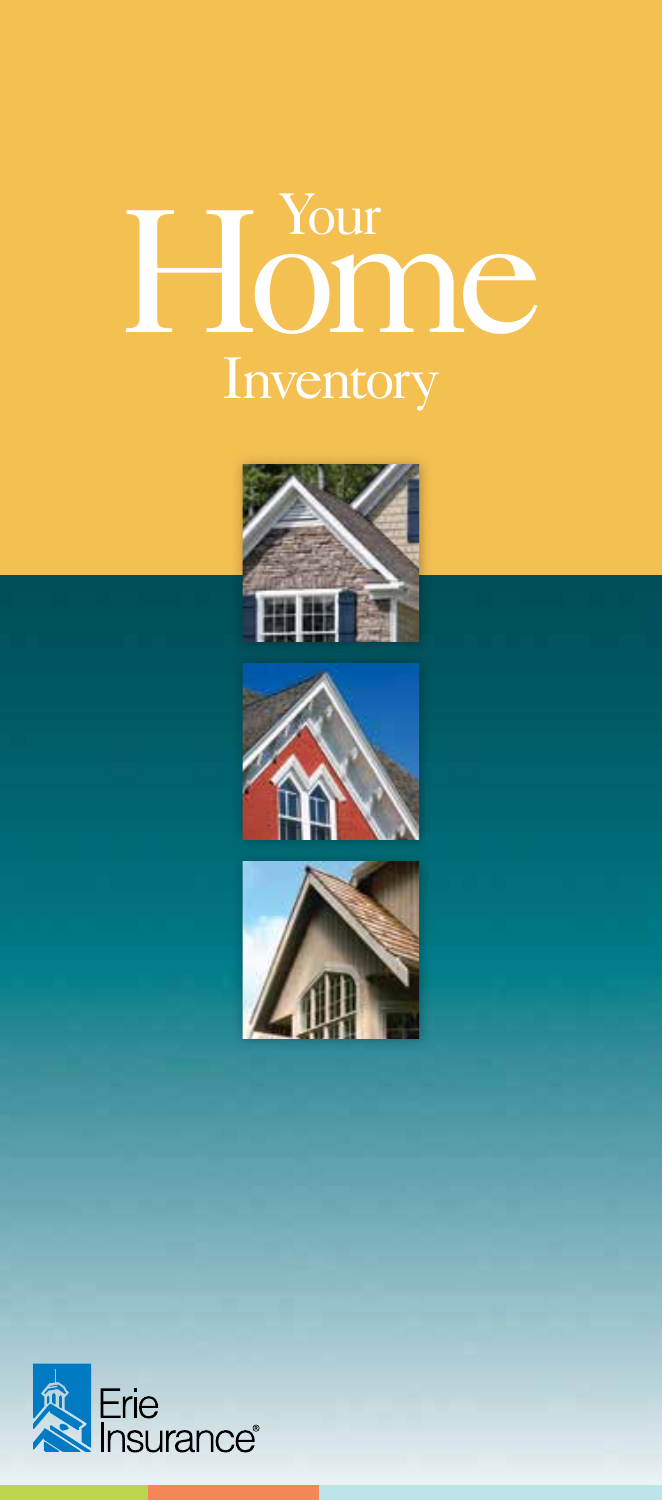## Household Inventory

We know how important your personal belongings are to you. That's why it's important to create and maintain an accurate household inventory.

A household inventory will help you make sure you have the right insurance coverage. And if you ever need to file a claim, all the information you need will be handy.

Just complete the following form, including the replacement cost - the current cost to replace each item – and total each room. Then, combine the totals under Household Inventory Record.

Helpful tips:

- Keep this document in a safe place outside your home, such as a family member's home or safety deposit box.
- Keep a second copy in a home safe or with other important documents.
- Consider taking and storing photographs of high-value items.
- Update this inventory annually.

These forms are also available on ERIE's website (*erieInsurance.com*/homeowners/homeowners-claimschecklist).

#### IMPORTANT:

If the amount of insurance protection on your contents is lower than the value shown, contact your ERIE Agent so your policy can be properly adjusted.

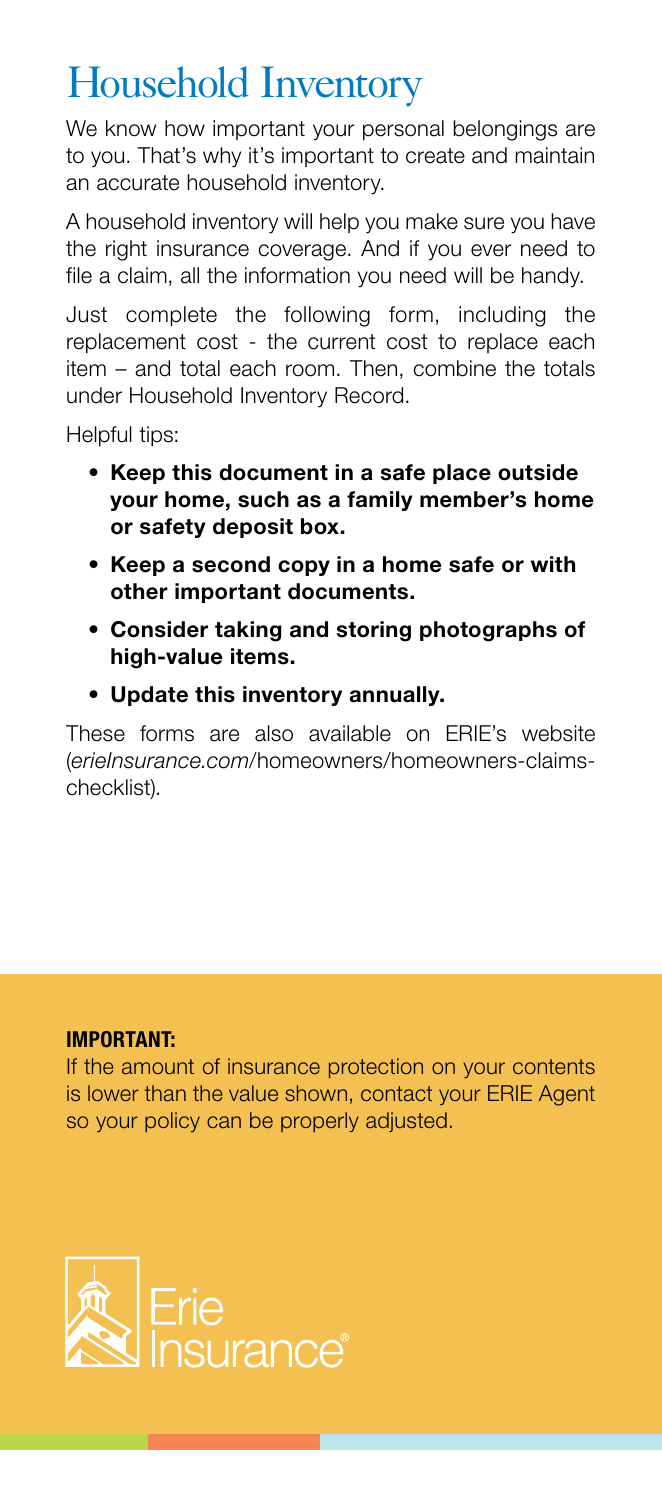# Household Inventory Record

#### Name

#### Initial Inventory Date

#### Revision Dates

| <b>Summary</b>        | <b>Room</b><br><b>Totals/RC</b> |
|-----------------------|---------------------------------|
| Living Room           |                                 |
| Family Room           |                                 |
| Dining Room           |                                 |
| Recreation Room       |                                 |
| Kitchen               |                                 |
| Bathroom              |                                 |
| China & Glassware     |                                 |
| Silver                |                                 |
| <b>Linen Closets</b>  |                                 |
| Men's Clothing        |                                 |
| Boys' Clothing        |                                 |
| Women's Clothing      |                                 |
| Girls' Clothing       |                                 |
| Basement/Attic/Garage |                                 |
| Hobbies, Sports       |                                 |
| Bedroom #1            |                                 |
| Bedroom #2            |                                 |
| Bedroom #3            |                                 |
| Bedroom #4            |                                 |
| Jewelry               |                                 |
| Miscellaneous         |                                 |
| Other Rooms           |                                 |
|                       |                                 |
|                       |                                 |
| <b>Total Contents</b> | \$                              |

Current Personal Property Insurance Limit: \$ \_\_\_\_\_\_\_\_\_\_\*

\* If the value of your household contents exceeds your personal property limit, talk to your ERIE Agent about how to make sure your valuables are covered.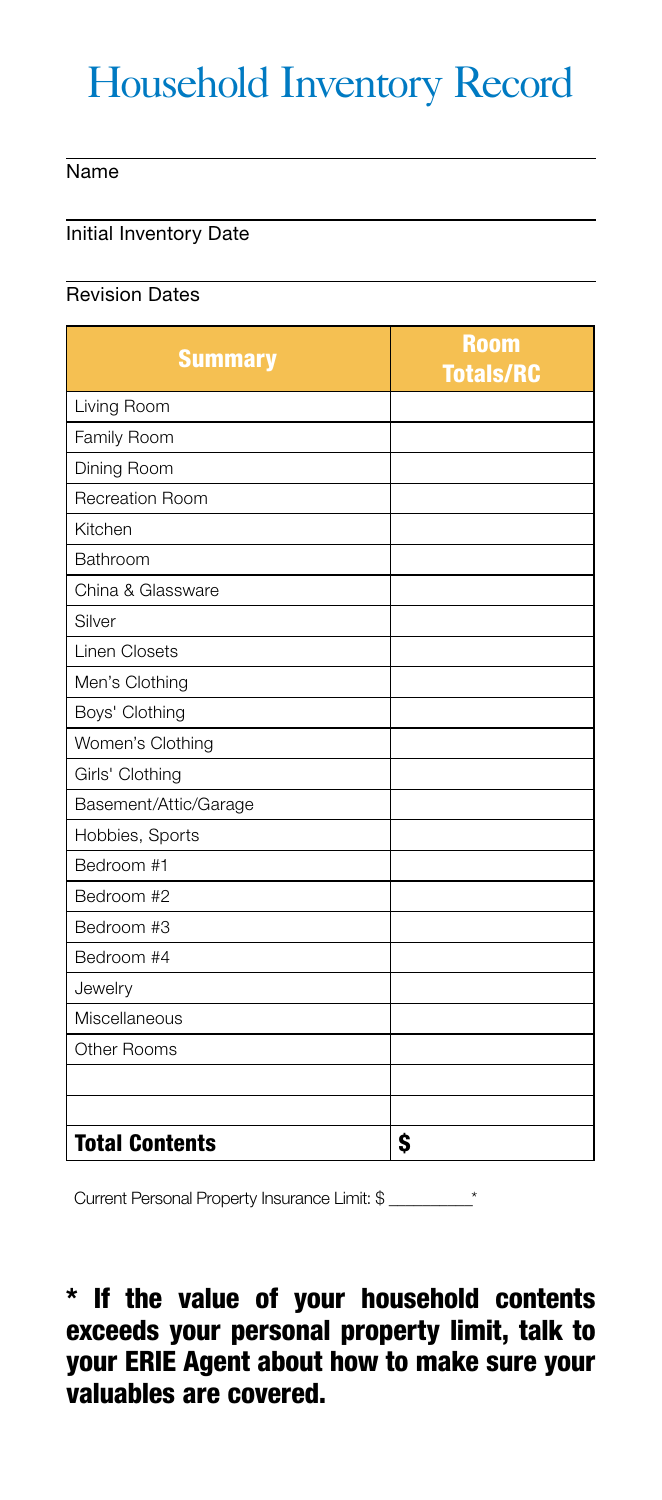|                                | Living<br>Room | Family<br>Room | Dining<br>Room | Rec<br>Room |
|--------------------------------|----------------|----------------|----------------|-------------|
| <b>Article</b>                 | <b>RC</b>      | RC             | <b>RC</b>      | <b>RC</b>   |
| Carpets, Rugs, Pads            | \$             | \$             | \$             | \$          |
| <b>Tables</b>                  |                |                |                |             |
| Chairs                         |                |                |                |             |
| Couch/Sofa Bed                 |                |                |                |             |
| Love Seat                      |                |                |                |             |
| Desk & Contents                |                |                |                |             |
| Chests                         |                |                |                |             |
| Lamps (Table/Floor)            |                |                |                |             |
| VCR/DVD player                 |                |                |                |             |
| Piano & Music                  |                |                |                |             |
| MP3, Cassette or Record Player |                |                |                |             |
| CDs/Records/Tapes              |                |                |                |             |
| <b>Entertainment Center</b>    |                |                |                |             |
| Radio                          |                |                |                |             |
| <b>TV</b>                      |                |                |                |             |
| <b>Fireplace Fixtures</b>      |                |                |                |             |
| Clocks                         |                |                |                |             |
| Pictures                       |                |                |                |             |
| Mirrors                        |                |                |                |             |
| <b>Curtains &amp; Blinds</b>   |                |                |                |             |
| Draperies                      |                |                |                |             |
| Fixtures                       |                |                |                |             |
| <b>Tapestries</b>              |                |                |                |             |
| Paintings                      |                |                |                |             |
| Vases/Figurines                |                |                |                |             |
| Bookcases/Books                |                |                |                |             |
| Plants                         |                |                |                |             |
| Pillows                        |                |                |                |             |
| China Cabinet                  |                |                |                |             |
| <b>Buffet</b>                  |                |                |                |             |
| Serving Tables                 |                |                |                |             |
| Candle Sticks                  |                |                |                |             |
| Pool Table                     |                |                |                |             |
| Card Table/Chairs              |                |                |                |             |
| Picture Frames                 |                |                |                |             |
| Electrical Equipment           |                |                |                |             |
| Ceiling Fan                    |                |                |                |             |
|                                |                |                |                |             |
|                                |                |                |                |             |
| <b>Totals</b>                  | \$             | \$             | \$             | \$          |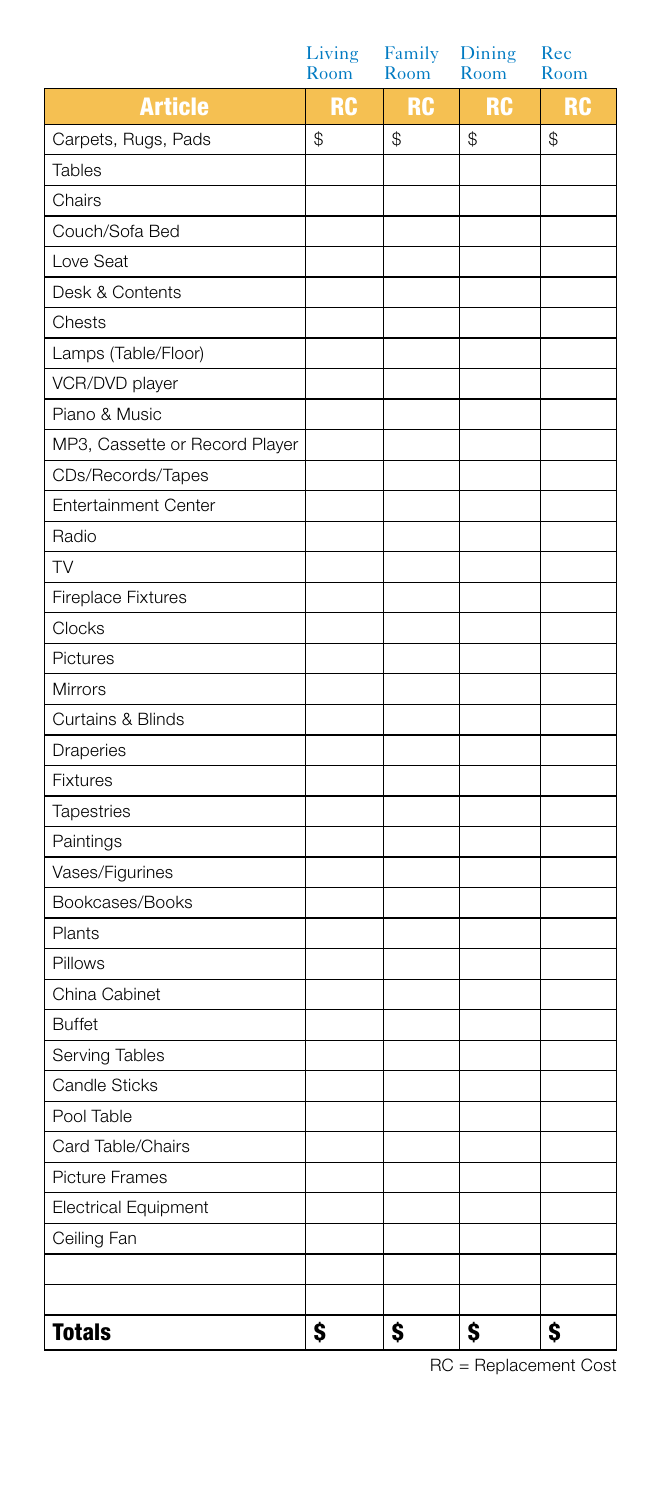## Kitchen

| <b>Article</b>            | <b>Replacement Cost</b> |
|---------------------------|-------------------------|
| Cabinets                  | $\mathcal{S}$           |
| Cookware                  |                         |
| Stove                     |                         |
| Refrigerator/Freezer      |                         |
| Tables                    |                         |
| Chairs & Stools           |                         |
| Utensils                  |                         |
| Mixer                     |                         |
| Toaster                   |                         |
| Dishwasher                |                         |
| <b>Storage Containers</b> |                         |
| Food                      |                         |
| Clocks                    |                         |
| Radio/TV                  |                         |
| Curtains/Blinds           |                         |
| <b>Fixtures</b>           |                         |
| Canisters                 |                         |
| Microwave Oven            |                         |
| Microwave Stand           |                         |
| Food Processor            |                         |
| Beverage or Tap System    |                         |
|                           |                         |
|                           |                         |
| Total                     | \$                      |

# Linen Closets

| <b>Article</b>       | <b>Replacement Cost</b> |
|----------------------|-------------------------|
| Table Linens/Napkins | \$                      |
| Sheets/Pillowcases   |                         |
| <b>Blankets</b>      |                         |
| <b>Towels</b>        |                         |
| Iron                 |                         |
| Ironing Board        |                         |
| Heating Pad          |                         |
| Bedspreads           |                         |
|                      |                         |
|                      |                         |
|                      |                         |
| <b>Total</b>         |                         |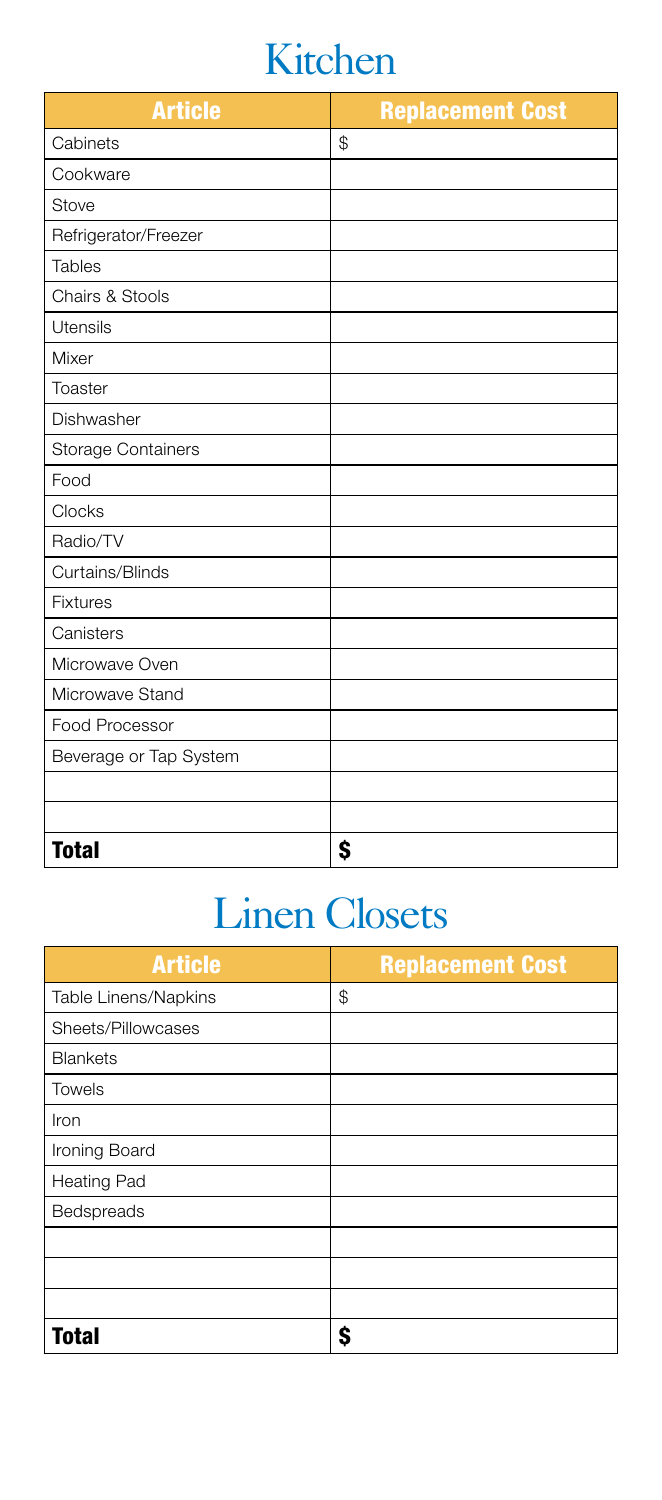#### Bathroom

| <b>Article</b>          | <b>Replacement Cost</b> |
|-------------------------|-------------------------|
| Floor Covering          | \$                      |
| Chests                  |                         |
| <b>Towels</b>           |                         |
| <b>Mirrors</b>          |                         |
| Scales                  |                         |
| Mats                    |                         |
| Electric Razor          |                         |
| Electric Toothbrush     |                         |
| Medicine/Supplies       |                         |
| Vanity                  |                         |
| Curtains                |                         |
| <b>Fixtures</b>         |                         |
| Tables                  |                         |
| Hamper                  |                         |
| Hair Dryer/Straightener |                         |
| Curling Iron            |                         |
| <b>Electric Rollers</b> |                         |
|                         |                         |
| <b>Total</b>            | \$                      |

# China & Crystal Glassware

| <b>Article</b>  | <b>Replacement Cost</b> |
|-----------------|-------------------------|
| China Pattern   | \$                      |
| Name            |                         |
| No. of Pieces   |                         |
| Crystal Pattern |                         |
| Name            |                         |
| No. of Pieces   |                         |
|                 |                         |
| <b>Total</b>    |                         |

## Silver

| <b>Article</b>  | <b>Replacement Cost</b> |
|-----------------|-------------------------|
| Silver Pattern  | D                       |
| Name            |                         |
| No. of Settings |                         |
|                 |                         |
| <b>Total</b>    |                         |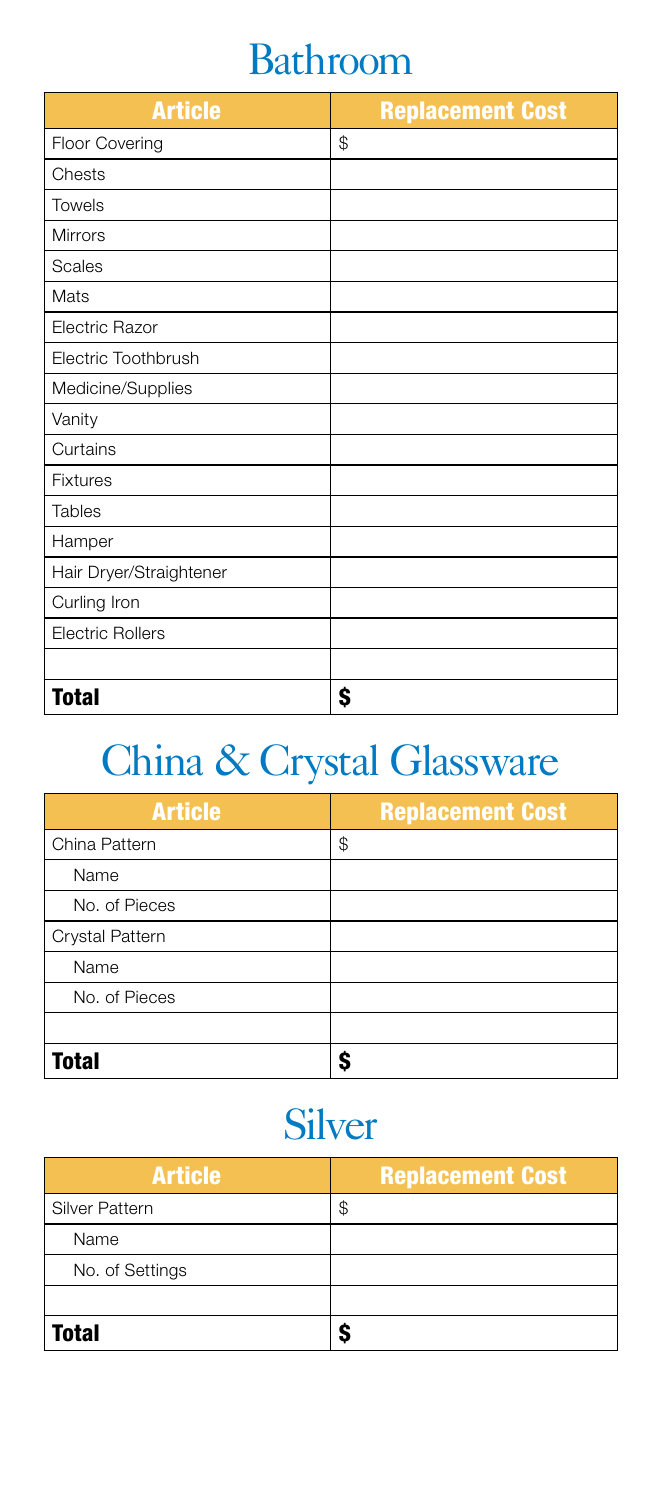# **Clothing**

|                     | Men's     | Boys'     | Women's   | Girls'    |
|---------------------|-----------|-----------|-----------|-----------|
| <b>Article</b>      | <b>RC</b> | <b>RC</b> | <b>RC</b> | <b>RC</b> |
| Suits               |           |           |           |           |
| Sport Coats         |           |           |           |           |
| Top Coats           |           |           |           |           |
| Raincoats           |           |           |           |           |
| Furs                |           |           |           |           |
| Jackets             |           |           |           |           |
| <b>Boots</b>        |           |           |           |           |
| Shoes/Slippers      |           |           |           |           |
| Sweaters            |           |           |           |           |
| Shirts              |           |           |           |           |
| <b>Blouses</b>      |           |           |           |           |
| Shorts              |           |           |           |           |
| Pants               |           |           |           |           |
| <b>Dresses</b>      |           |           |           |           |
| Formal Wear         |           |           |           |           |
| <b>Skirts</b>       |           |           |           |           |
| Socks               |           |           |           |           |
| Lingerie/Hosiery    |           |           |           |           |
| Underwear/Sleepwear |           |           |           |           |
| Ties                |           |           |           |           |
| Hats/Gloves         |           |           |           |           |
| Handbags            |           |           |           |           |
| <b>Briefcases</b>   |           |           |           |           |
|                     |           |           |           |           |
|                     |           |           |           |           |
|                     |           |           |           |           |
|                     |           |           |           |           |
|                     |           |           |           |           |
|                     |           |           |           |           |
|                     |           |           |           |           |
|                     |           |           |           |           |
|                     |           |           |           |           |
|                     |           |           |           |           |
|                     |           |           |           |           |
|                     |           |           |           |           |
|                     |           |           |           |           |
|                     |           |           |           |           |
|                     |           |           |           |           |
|                     |           |           |           |           |
| <b>Totals</b>       | \$        | \$        | \$        | \$        |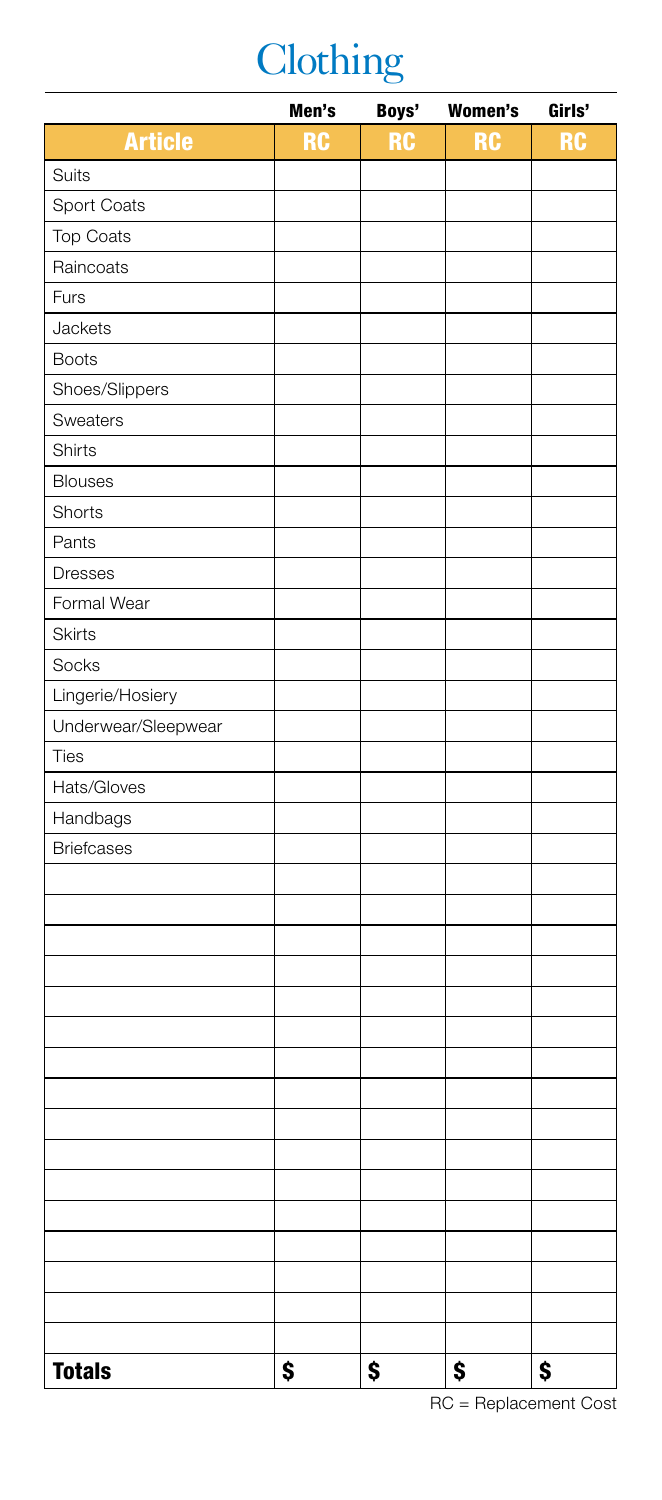## Bedrooms

|                        | #1        | #2        | #3        | #4        |
|------------------------|-----------|-----------|-----------|-----------|
| <b>Article</b>         | <b>RC</b> | <b>RC</b> | <b>RC</b> | <b>RC</b> |
| Floor Covering         | \$        | \$        | \$        | \$        |
| Beds/Crib              |           |           |           |           |
| Mattresses & Springs   |           |           |           |           |
| Pillows & Covers       |           |           |           |           |
| <b>Sheets</b>          |           |           |           |           |
| Comforters/Quilts      |           |           |           |           |
| <b>Blankets</b>        |           |           |           |           |
| Bedspreads             |           |           |           |           |
| Chairs                 |           |           |           |           |
| Lounge                 |           |           |           |           |
| <b>Tables</b>          |           |           |           |           |
| <b>Dressers</b>        |           |           |           |           |
| Chests                 |           |           |           |           |
| <b>Bureaus</b>         |           |           |           |           |
| <b>Toilet Sets</b>     |           |           |           |           |
| Cosmetics              |           |           |           |           |
| Lamps/Floor, Table     |           |           |           |           |
| Mirrors                |           |           |           |           |
| Desk & Contents        |           |           |           |           |
| Pictures               |           |           |           |           |
| Curtains & Blinds      |           |           |           |           |
| Draperies              |           |           |           |           |
| Fixtures               |           |           |           |           |
| Clocks                 |           |           |           |           |
| TV                     |           |           |           |           |
| DVD/VCR                |           |           |           |           |
| Radio/CD or MP3 player |           |           |           |           |
| Vaporizer              |           |           |           |           |
| Humidifier             |           |           |           |           |
| Nursery Monitor        |           |           |           |           |
| Figurines              |           |           |           |           |
|                        |           |           |           |           |
|                        |           |           |           |           |
|                        |           |           |           |           |
|                        |           |           |           |           |
|                        |           |           |           |           |
|                        |           |           |           |           |
|                        |           |           |           |           |
| <b>Totals</b>          | \$        | \$        | \$        | \$        |

RC = Replacement Cost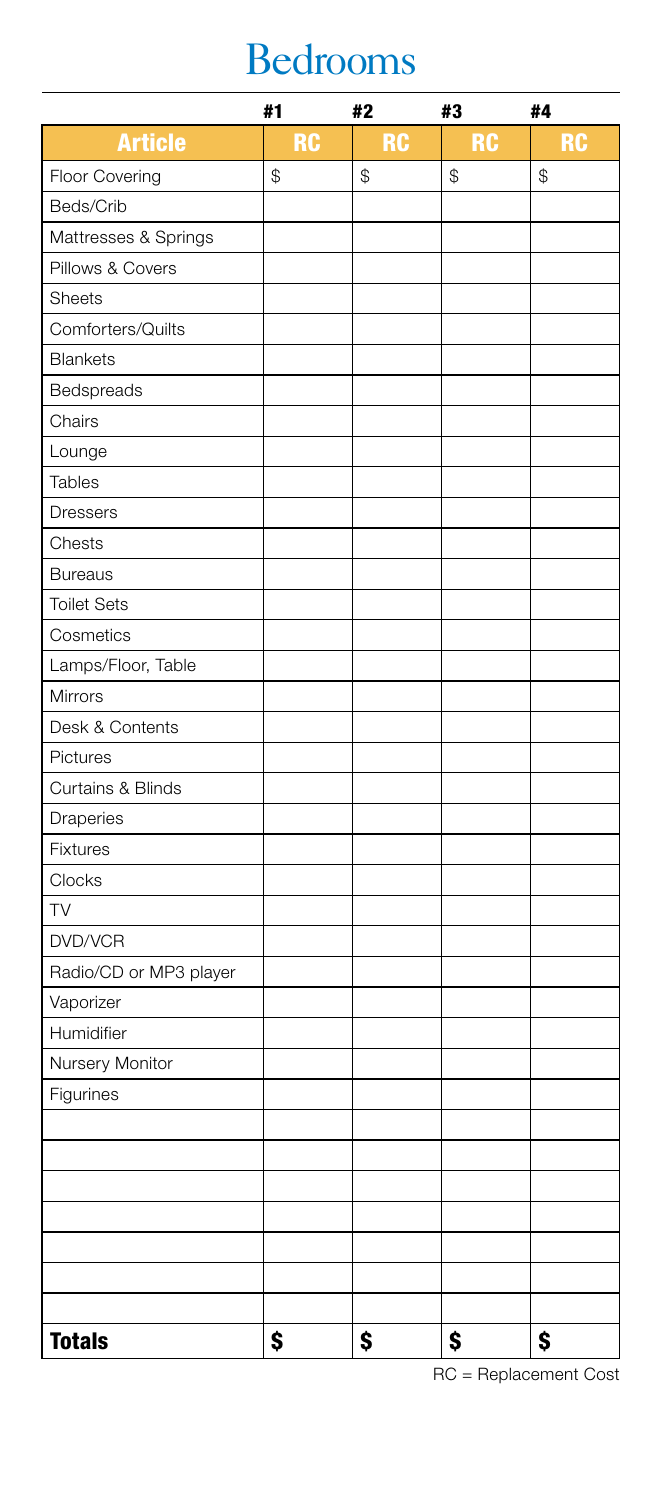

| <b>Article</b>     | <b>Replacement Cost</b> |
|--------------------|-------------------------|
| Rings              | \$                      |
| Watches            |                         |
| Earrings           |                         |
| Pins               |                         |
| Necklaces          |                         |
| <b>Bracelets</b>   |                         |
| Charms             |                         |
| Gems               |                         |
| Tie Bars/Tie Tacks |                         |
| <b>Cuff Links</b>  |                         |
|                    |                         |
| <b>Total</b>       | Ś                       |

# Basement, Attic, Garage

| <b>Article</b>               | <b>Replacement Cost</b> |
|------------------------------|-------------------------|
| Washer                       | \$                      |
| Dryer                        |                         |
| Tubs                         |                         |
| Work Bench                   |                         |
| <b>Tools</b>                 |                         |
| Furniture                    |                         |
| Bar/Bar Supplies             |                         |
| Lamps                        |                         |
| Piano                        |                         |
| Shelving                     |                         |
| Canned Goods                 |                         |
| Freezer                      |                         |
| Frozen Foods                 |                         |
| Lawn Mower                   |                         |
| Garden Tools                 |                         |
| Hose                         |                         |
| Bar-B-Q                      |                         |
| Dehumidifier                 |                         |
| <b>Christmas Decorations</b> |                         |
| <b>Baby Equipment</b>        |                         |
| Luggage                      |                         |
| Tires/Rims                   |                         |
| Ladder                       |                         |
|                              |                         |
|                              |                         |
| <b>Total</b>                 | \$                      |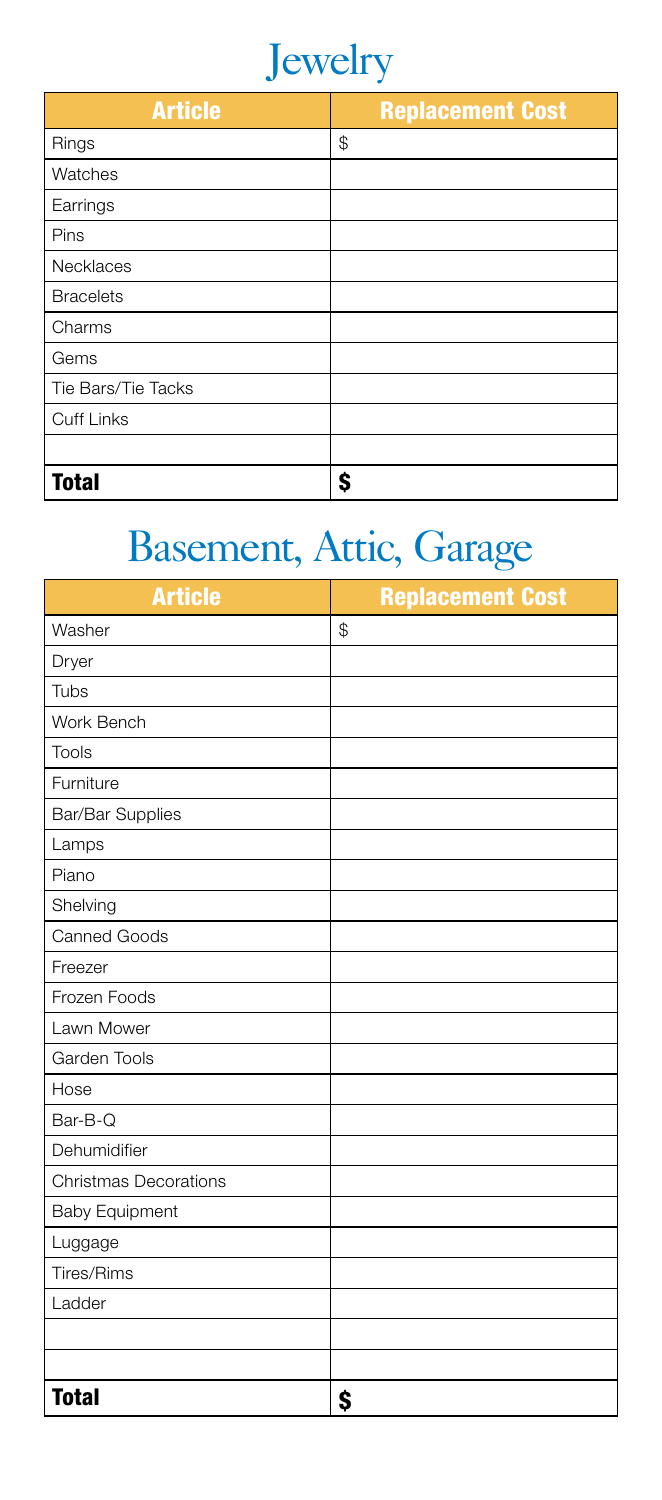# Hobbies, Sports

| <b>Article</b>              | <b>Replacement Cost</b> |
|-----------------------------|-------------------------|
| <b>Boats</b>                | \$                      |
| Motors                      |                         |
| Golf Equipment              |                         |
| Photo Equipment             |                         |
| Hunting Equipment           |                         |
| Firearms                    |                         |
| <b>Fishing Equipment</b>    |                         |
| Collections                 |                         |
| Toys                        |                         |
| <b>Bicycles</b>             |                         |
| Power Tools                 |                         |
| Musical Equipment           |                         |
| Exercise Equipment          |                         |
| Camping Equipment           |                         |
| Ski Equipment               |                         |
| Tractor                     |                         |
| Photography/Video Equipment |                         |
|                             |                         |
|                             |                         |
|                             |                         |
|                             |                         |
|                             |                         |
|                             |                         |
|                             |                         |
|                             |                         |
|                             |                         |
|                             |                         |
|                             |                         |
|                             |                         |
|                             |                         |
|                             |                         |
|                             |                         |
|                             |                         |
|                             |                         |
|                             |                         |
|                             |                         |
|                             |                         |
|                             |                         |
|                             |                         |
|                             |                         |
| <b>Total</b>                | \$                      |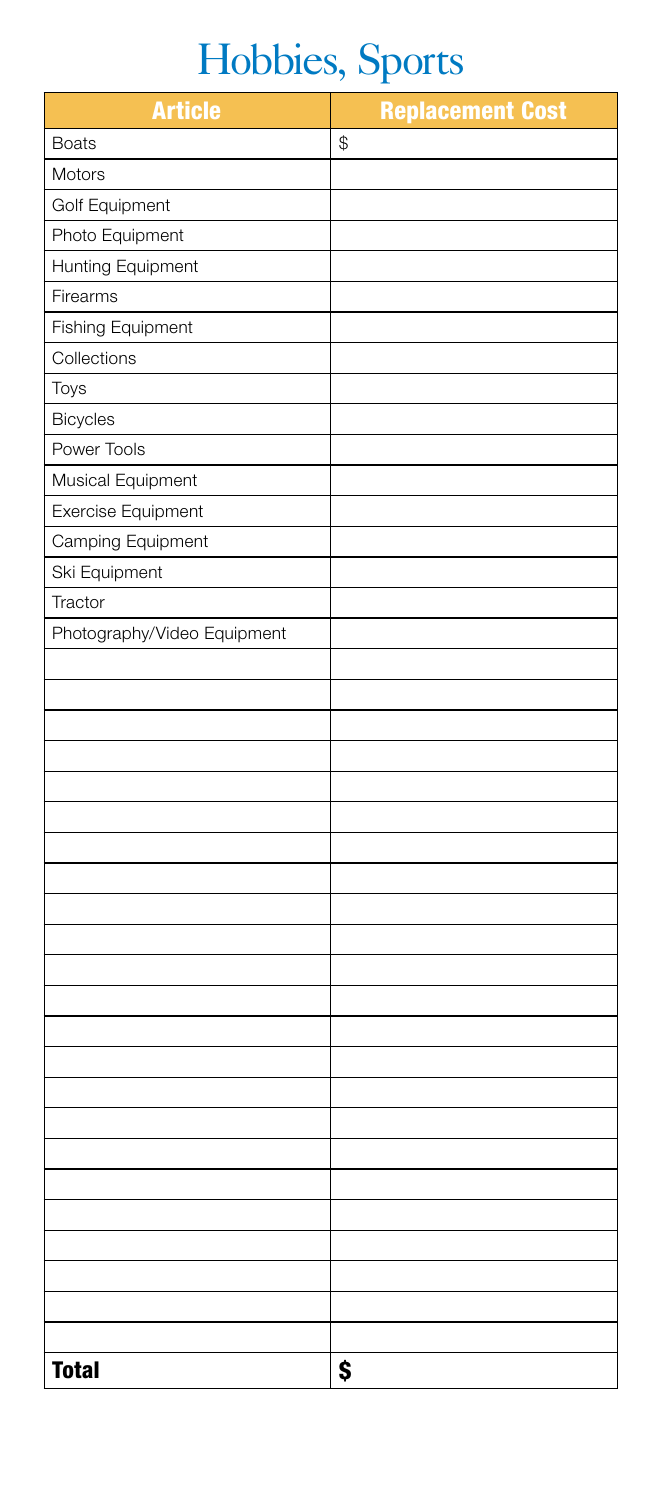## Miscellaneous

| <b>Article</b>                              | <b>Replacement Cost</b> |
|---------------------------------------------|-------------------------|
| Air Conditioner                             | \$                      |
| Fans                                        |                         |
| Sewing Machine                              |                         |
| Vacuum Cleaner                              |                         |
| Hand-held Vacuum                            |                         |
| Typewriter                                  |                         |
| Card Table/Chairs                           |                         |
| TV Trays                                    |                         |
| Picnic Table & Benches                      |                         |
| Patio Furniture                             |                         |
| Computer                                    |                         |
| Computer Equipment (Printer, Scanner, etc.) |                         |
| Answering Machine                           |                         |
| File Cabinet                                |                         |
|                                             |                         |
|                                             |                         |
|                                             |                         |
|                                             |                         |
|                                             |                         |
|                                             |                         |
|                                             |                         |
|                                             |                         |
|                                             |                         |
|                                             |                         |
|                                             |                         |
|                                             |                         |
|                                             |                         |
|                                             |                         |
|                                             |                         |
|                                             |                         |
|                                             |                         |
|                                             |                         |
|                                             |                         |
|                                             |                         |
|                                             |                         |
|                                             |                         |
|                                             |                         |
|                                             |                         |
|                                             |                         |
|                                             |                         |
| <b>Total</b>                                | \$                      |
|                                             |                         |